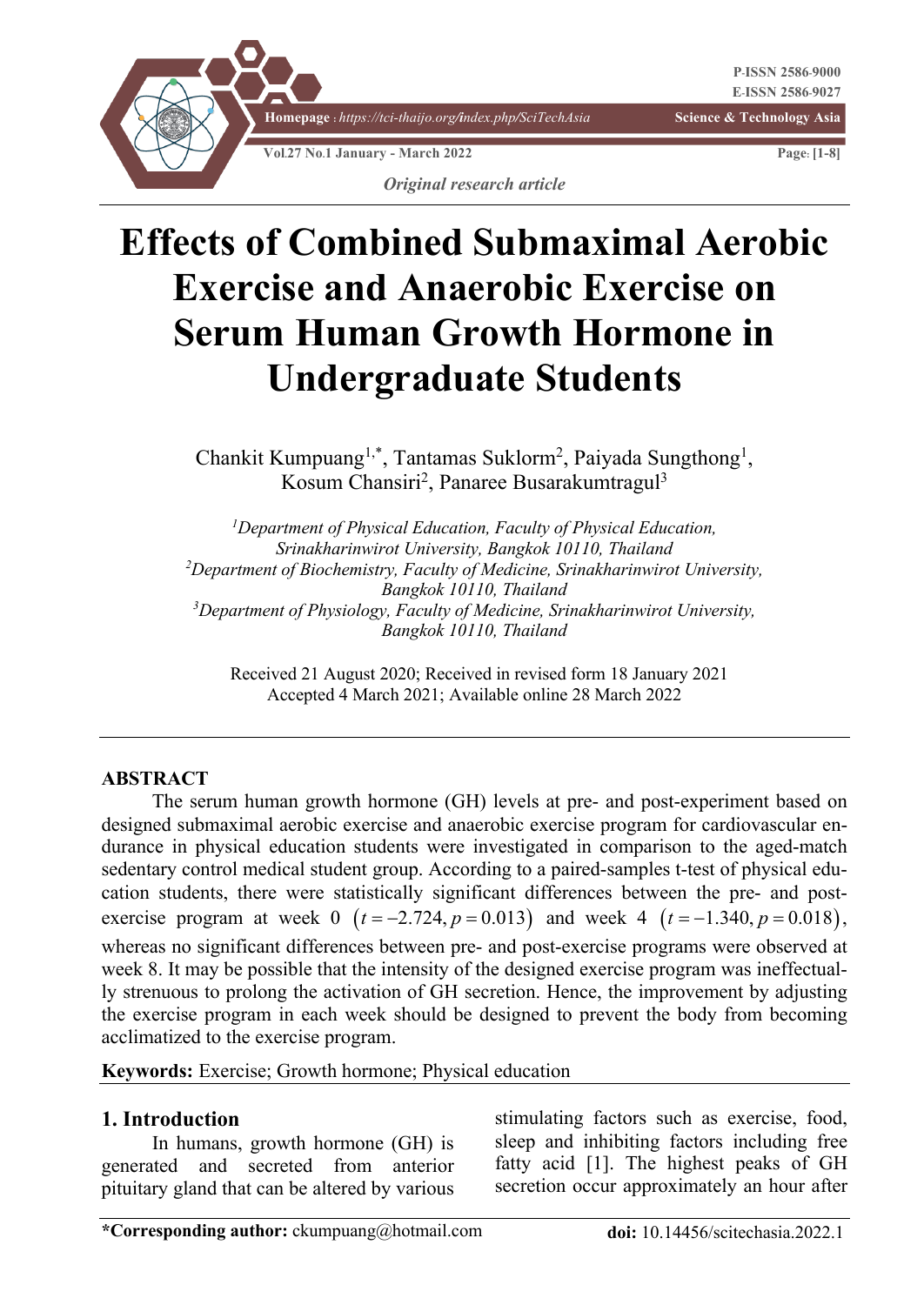starting sleeping (13-72 ng/mL plasma levels) [2]. There is a variation of growth hormone secretion all through the day. Generally, its individual level ranges from 5 to 45 ng/mL [3] of which its basal level is usually less than 5 ng/mL [2]. In the circulation, serum GH levels are commonly reported as total GH. The serum GH levels fluctuate due to pulsatile secretion pattern from the anterior pituitary gland. The serum GH in the basal level ranges between 0.01 and 1 ng/mL while that in the secretory pulse range from 1 and 100 ng/mL. Usually, the secretion of GH has reached the highest level during slow-wave sleep at night, ranging between 10-20 mg/mL. The other peaks observed during the day usually range between 2-10 ng/mL. However, other factors such as age, gender, food, exercise, stress, and hormones can affect the GH secretion [4]. According to age, GH secretion rate in young adolescents is approximately 700 ug/day while that in healthy adults is around 400 ug/day [5]. It is known that insufficient sleep can suppress the GH secretion, particularly in adults [6]. Concerning hormones that affect GH secretion, the growth hormone-releasing hormone (GHRH) operates via binding to the growth hormone-releasing hormone receptor (GHRHR) [7] while ghrelin operates via binding to growth hormone secretagogue receptors (GHSR) [8]. In addition, sex hormones increase the GH secretion via androgen secretion during teenage years [9].

Weltman et al. [10] reported that both continuous and intermittent acute aerobic exercise for 30 minutes caused an increase in 24-h GH secretion. Also, Kanaley et al. reported that 90 min of aerobic submaximal exercise caused an increase in GH level secretion that remained for more than 6 hours after exercise [11].

Herein, the average serum human growth hormone levels were compared between two groups of volunteers. Group 1 consisted of 20 healthy sedentary medical

students who did not regularly perform exercise: approximately  $\leq 2$  times a week. Group 2 comprised 20 healthy physical education students with routine training under the designed submaximal aerobic exercise for cardiovascular endurance/fitness. Resting blood pressure, resting heart rate, resting body temperature, body weight and height were recorded as the indications of healthy subjects from both groups. This study will be beneficial for improvement of the physical capacity and efficiency in physical education students representing active undergraduate students based on a combined aerobic and anaerobic exercise program.

## **2. Materials and Methods**

## **2.1 Ethics**

This research was approved by Ethic Committees, Srinakharinwirot University under Ethic Approval No SWUEC/F-125/2558.

## **2.2 Selection of volunteers**

The double-blind sampling volunteers consist of 20 males and females aged 18-20 studying in Faculty of Medical and Faculty of Physical Education, Srinakharinwirot University.

## *2.2.1 Inclusion criteria*

- No-smoking for 1 month before participation in the program
- No-alcohol drinking for 1 month before participation in the program
- Have enough sleep before the venous blood collection appointment

## *2.2.2 Exclusion criteria*

- Have underlying diseases such as heart diseases, hypertension, diabetes mellitus, and asthma.

## **2.3 Volunteers and exercise program**

Volunteers were recruited from physical education and medical students studying at Faculty of Physical Education and Faculty of Medicine, Srinakharinwirot Uni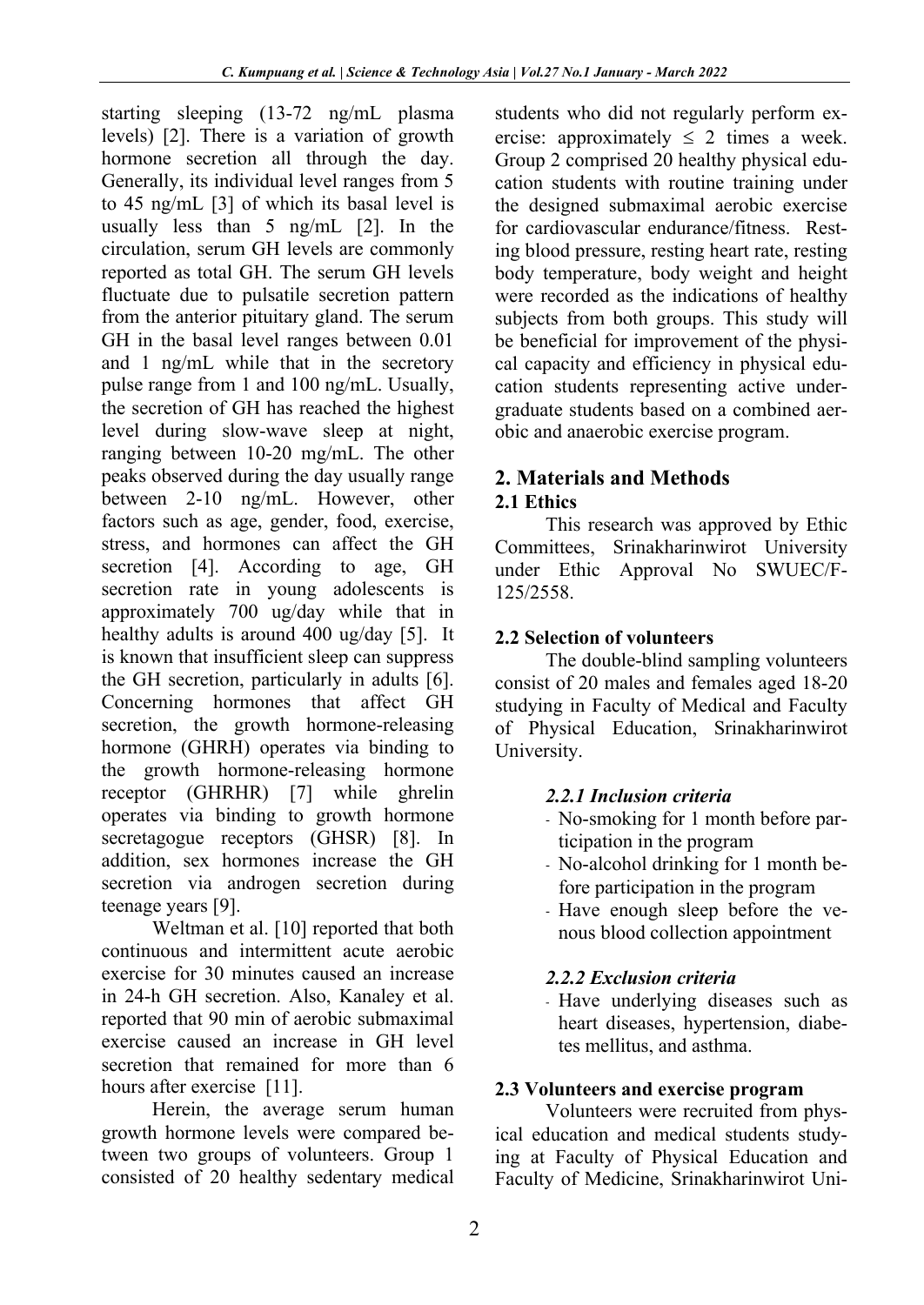versity. The activities were conducted in the Faculty of Medicine, Srinakharinwirot University (Prasarnmit Campus) and Faculty of Physical Education, Srinakharinwirot University (Ongkharak Campus). After the approval of the Ethics Committee in Human Research, the experiment was performed according to the ethical guidelines for research on human subjects in Thailand. The data of medical history including blood pressure, heart rate, body temperature measurements and venipuncture blood collection were worked out. Volunteers were separated into two groups. Group 1 was the control group containing 2<sup>nd</sup> year medical students  $(n=20)$ . Second year medical students (preclinical phase) usually studied hard and they had no free time to perform exercise regularly. Thus, they were assumed to be sedentary/control group representing sedentary human growth hormone levels. Group 2 was an experimental group consisting of the  $2<sup>nd</sup>$  year physical education students  $(n = 20)$  because they had to do more physical activities due to the compulsory studying program for physical education. In

this study, they had to perform following the assigned exercise program at weeks 0, 4 and 8. For exercise group 2, venipuncture bloods were collected before and after the exercise program. Venous blood collection in control group 1 was performed without exercise intervention at the same time as that of the experimental group. The serum hGH level of each sample was determined in triplicate with 4 weeks interval using vacutainer serum tubes.

#### **2.4 Exercise program for the experiment group (Physical Education students)**

The volunteers exercise three times a week (Monday, Wednesday, and Friday) which includes aerobic and anaerobic exercises. The aerobic exercises include interval, fat burn, and cardiovascular training for 30 minutes at 65 % submaximal exercise of maximum heart rate (Table 1a-1c). The anaerobic exercises include weight training for every part of the body including chest, back, biceps, triceps, shoulder, legs, and abdomen for 25 minutes as listed in (Table 2).

| Body parts                                         | Weight training          | Number of set | Repetition per set | Rest between<br>sets (minute) |
|----------------------------------------------------|--------------------------|---------------|--------------------|-------------------------------|
|                                                    | <b>Standard Push Ups</b> |               | $10 - 12$          |                               |
| Chest                                              | Side to Side Push Ups    |               | $10 - 12$          |                               |
|                                                    | Burpee                   |               | $10 - 12$          |                               |
| Upper back<br><b>Biceps</b><br>Triceps<br>Shoulder | Bear Crawl Push Ups      |               | $10 - 12$          |                               |
|                                                    | Prone Cobra              |               | $10 - 12$          |                               |
|                                                    | Towel Pull Ups           |               | $10 - 12$          |                               |
|                                                    | Side to Side Pull Ups    |               | $5 - 10$           |                               |
|                                                    | Chair Dips               |               | $10 - 12$          |                               |

**Table 1.** (a) Anaerobic exercise program for Monday.

|  | Table 1. (b) Anaerobic exercise program for Wednesday. |  |
|--|--------------------------------------------------------|--|

| Body parts | Weight training   | Number of sets | Repetition per set  | Rest between<br>sets (minute) |
|------------|-------------------|----------------|---------------------|-------------------------------|
|            | Sit Ups           |                | $10 - 12$           |                               |
|            | Knee Elbow Crunch |                | $10 - 12$           |                               |
|            | Reverse Cruncher  |                | $10-12$             |                               |
| Abdomen    | Toe Toucher       |                | $10 - 12$           |                               |
| Lower Back | V-up              |                | $10-12$             |                               |
|            | Planks            |                | $1(15 \text{ sec})$ | 0.5                           |
|            | Side Planks       |                | $1(15 \text{ sec})$ | 0.5                           |
|            | Superman          |                | $10-12$             |                               |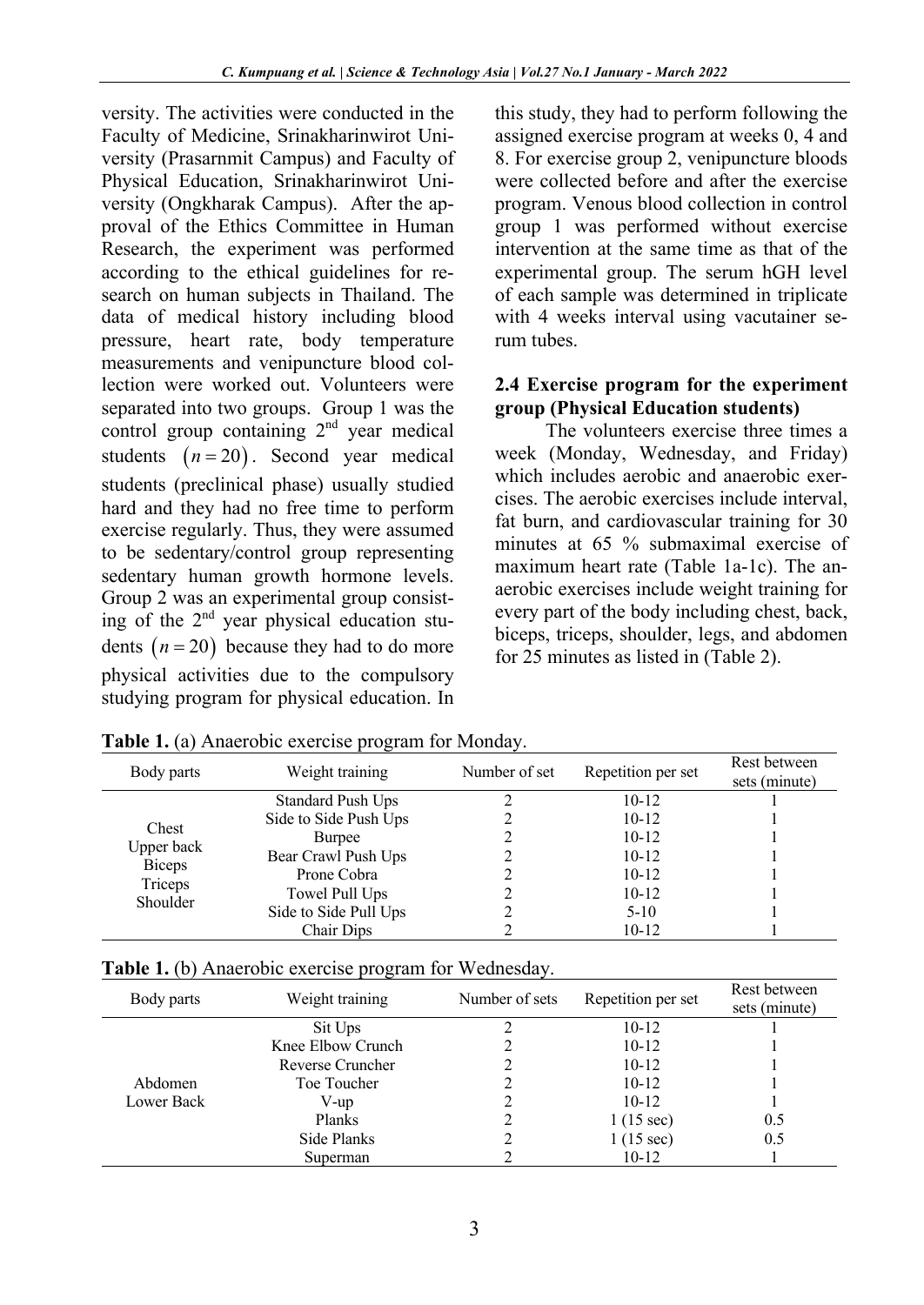| Body parts | Weight training         | Number of sets | Repetition per set | Rest between<br>sets (minute) |
|------------|-------------------------|----------------|--------------------|-------------------------------|
|            | Squats                  |                | $10 - 12$          |                               |
|            | <b>Back Lunges</b>      |                | $10-12$            |                               |
|            | Front Lunges            |                | $10 - 12$          |                               |
|            | Wide Jump Squats        |                | $10 - 12$          |                               |
| Legs       | Natural Glute Ham Raise |                | $10 - 12$          |                               |
|            | Front Box Jump          |                | $10 - 12$          |                               |
|            | Single Leg Box Jump     |                | $10 - 12$          |                               |
|            | <b>Calf Raises</b>      |                | $10-12$            |                               |

**Table 1.** (c) Anaerobic exercise program for Friday.

|  |  | Table 2. Submaximal aerobic exercises program. |
|--|--|------------------------------------------------|
|  |  |                                                |

| Day       | Program                                                                                                                                                                 | Target Heart<br>Rate<br>(beat/min) | Time<br>(minute) |
|-----------|-------------------------------------------------------------------------------------------------------------------------------------------------------------------------|------------------------------------|------------------|
| Monday    | Stretching then warm up (jogging) for 5 minutes, 30 seconds sprint<br>with 30 seconds rest for 20 minutes, and then cool down (jogging)<br>for 5 minutes and stretching | $65\%$<br>Max HR                   | 30               |
| Wednesday | Stretching then warm up (jogging) for 5 minutes, 30 seconds sprint<br>with 30 seconds rest for 20 minutes, and then cool down (jogging)<br>for 5 minutes and stretching | $65\%$<br>Max HR                   | 30               |
| Friday    | Stretching then warm up (jogging) for 5 minutes and running for 20<br>minutes then cool down (jogging) for 5 minutes and stretching                                     | $65\%$<br><b>Max HR</b>            | 30               |

#### **2.5 Preparation of serum human and determination of growth hormone levels**

Serum samples were manipulated according to Thavasu et al. [12] with some modification. Briefly, test tubes containing whole blood specimens were left for clotting in the upright position at room temperature for 30 minutes. Subsequently, the clotted blood samples were centrifuged at 1,000 x g for 10 minutes prior to transferring each serum into 1.5 mL autoclaved microcentrifuge tubes. Then, the serum samples were stored at -80 °C until use.

Results were reported as mean ± standard errors of the means (SEM) determined from the absorbances of each triplicate standard or samples and subtracted by the baseline value. The standard curve was constructed using Microsoft Excel 2013 where the standard concentration and absorbance were on the x-axis and y-axis, respectively. The best-fit straight line was created through standard point including the equation of the line (data not shown). A paired sample t-test using SPSS 19 version was achieved for analysis of the difference among the mean of control and treatment groups in each experiment using statistically significant difference at  $p < 0.05$ .

#### **2.6 Enzyme-linked immunosorbent assay (ELISA)-standard curve**

The standard curve of serum hGH concentration was determined using Ray Bio Human GH ELISA Kit (Ray Biotech, Inc., Georgia, United States). ELISA assay was performed according to manufacturer's protocols. Briefly, the GH standard protein (Item C) was added to 400 uL of Assay Diluent A (Item D) and mixed thoroughly. Next, total volume of 8 uL of dissolved GH standard protein (Item C) was mixed with 658.7 uL of Assay Diluent A (Item D, PBS supplemented by 0.09% sodium azide) in 1.5 mL autoclaved microcentrifuge tubes to prepare a 600 pg/mL stock standard solution. After that, serial dilution of standard solution was prepared by pipetting 300 uL Assay Diluent A (Item D) into each 1.5 mL micro centrifuge tube. Finally, a total volume of 200 uL of stock standard solution was added into 300 uL Assay Diluent A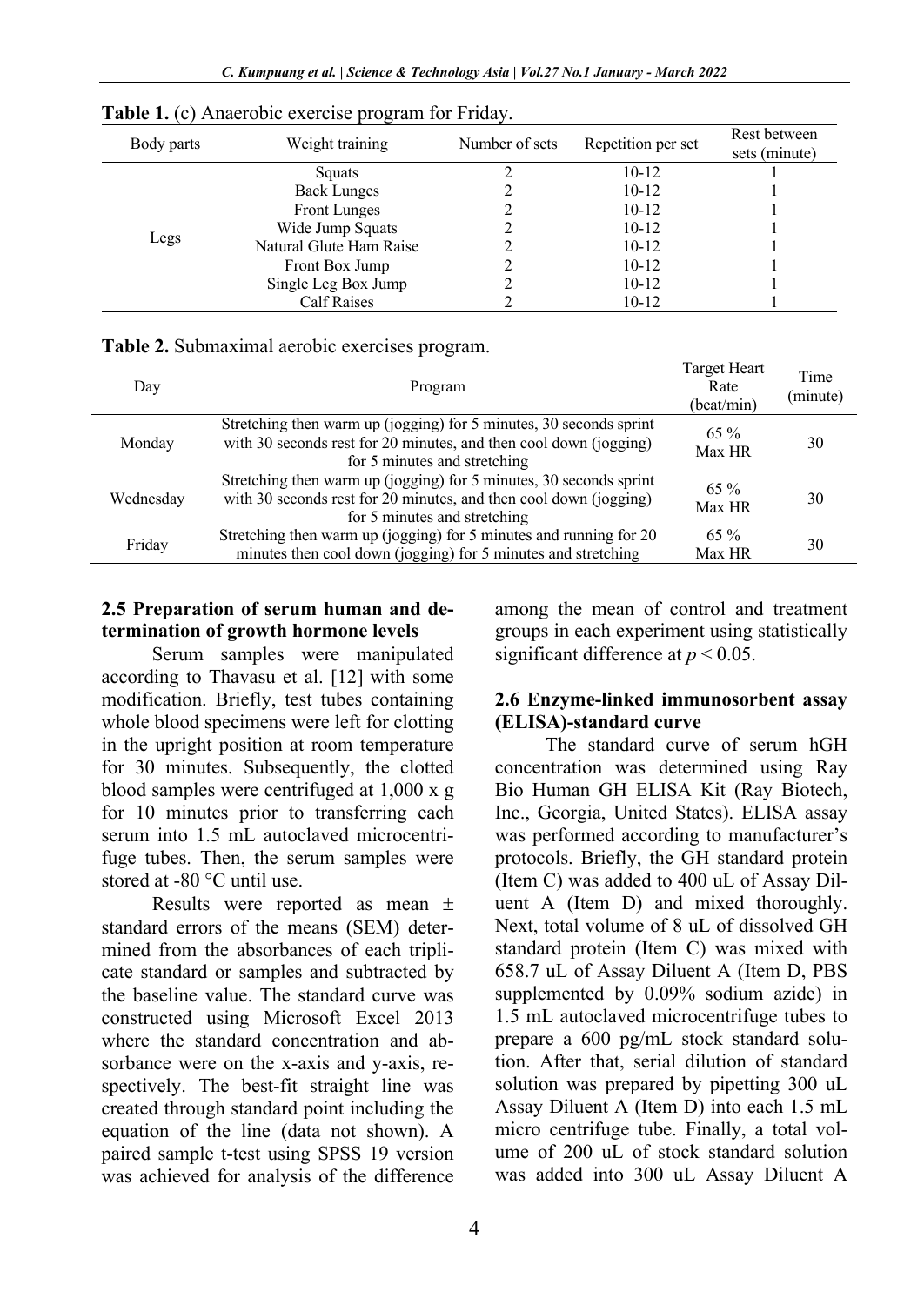(Item D), mixed thoroughly and then transferred to the next dilution. The concentrations of hGH standard solution for the standard curve were 600 pg/mL, 240 pg/mL, 94 pg/mL, 38.4 pg/mL, 15.4 pg/mL, 6.1 pg/mL, 2.5 pg/mL and 0 pg/ mL (as the zero standard).

## **2.7 Determination of serum growth hormone levels using ELISA**

The ELISA assay was carried out according to manufacturer's protocols. All of the standards and samples were worked out in triplicate. Firstly, total volume of 100 uL of each standard and the sample were added into the 98-wells plate and incubated for 2.5 hours at room temperature. Then, the solution in each well was removed, and washed four times with 300 uL of 1X Wash Buffer (Item B). After the last washing, the remaining wash buffer was removed by inverting the plate and blotting against clean paper towels. Afterwards, total volume of 100 uL of 1XDetection Antibody GH (Item F) was added to each well and incubated for another 1 hour at room temperature with gentle agitating. Next, the solution was removed and the plate was washed three times with washing buffer. Then, 100 uL of 1XHorseradish Peroxidase-Streptavidin (Item G) was added to each well and incubated for 45 minutes at room temperature with gentle shaking. After that, the solution was removed, and the plate was washed three times. Subsequently, 100 uL of Tetraethyl Benzidine One-Step Substrate Reagent (Item H) was added to each well and incubated in the dark with gentle shaking for 30 minutes at room temperature. Finally, 50 uL of Stop solution (Item I, sulfuric acid) was added to each well. Absorbances were measured immediately or within 15 minutes after stop solution at 450 nm using BioTek Synergy Readers 9600.

## **3. Results and Discussion**

#### **3.1 Determination of human serum growth hormone levels**

The average growth hormone levels in human serums were determined from two groups of volunteers. Group 1 was the 20 healthy sedentary medical students who did not perform exercise regularly  $( \leq 2 \text{ times a})$ week). Group 2 was the 20 healthy physical education students with routine training including submaximal aerobics for cardiovascular training and anaerobic exercise by weight training programs. Blood pressure, heart rate, body temperature, body weight and height were recorded and revealed that both groups were healthy.

A paired-samples t-test was established to compare pre-experiment and postexperiment conditions in medical and physical education students. For the medical student group, mean serum hGH concentrations of pre-experiment at weeks 0, 4, and 8 were 0.4377, 0.9640, and 2.1021 ng/mL while those of post-experiment were 0.1084, 0.8509, and 0.5661 ng/mL, respectively (Table 3). Referring to the physical education student group, mean serum hGH concentrations of pre-experiment at weeks 0, 4, and 8 were 0.4588, 0.4015, and 1.0324 ng/mL, whereas post-experiment means were 0.8351, 0.8427, and 1.4373 ng/mL, respectively (Table 3). As per a pairedsamples t-test of medical student group, significant differences between pre- and postexperiments at week 0 and week 8  $(t = 6.021, p = 0.000)$  were observed (Table 4). Similarly, significant differences were also elucidated in the physical education student group in pre-experiment and postexperiment at week 0 and week 4  $(t=1.340, p=0.018)$ , respectively (Table 4).  $(t = 2.434, p = 0.025)$  $(t = -2.724, p = 0.013)$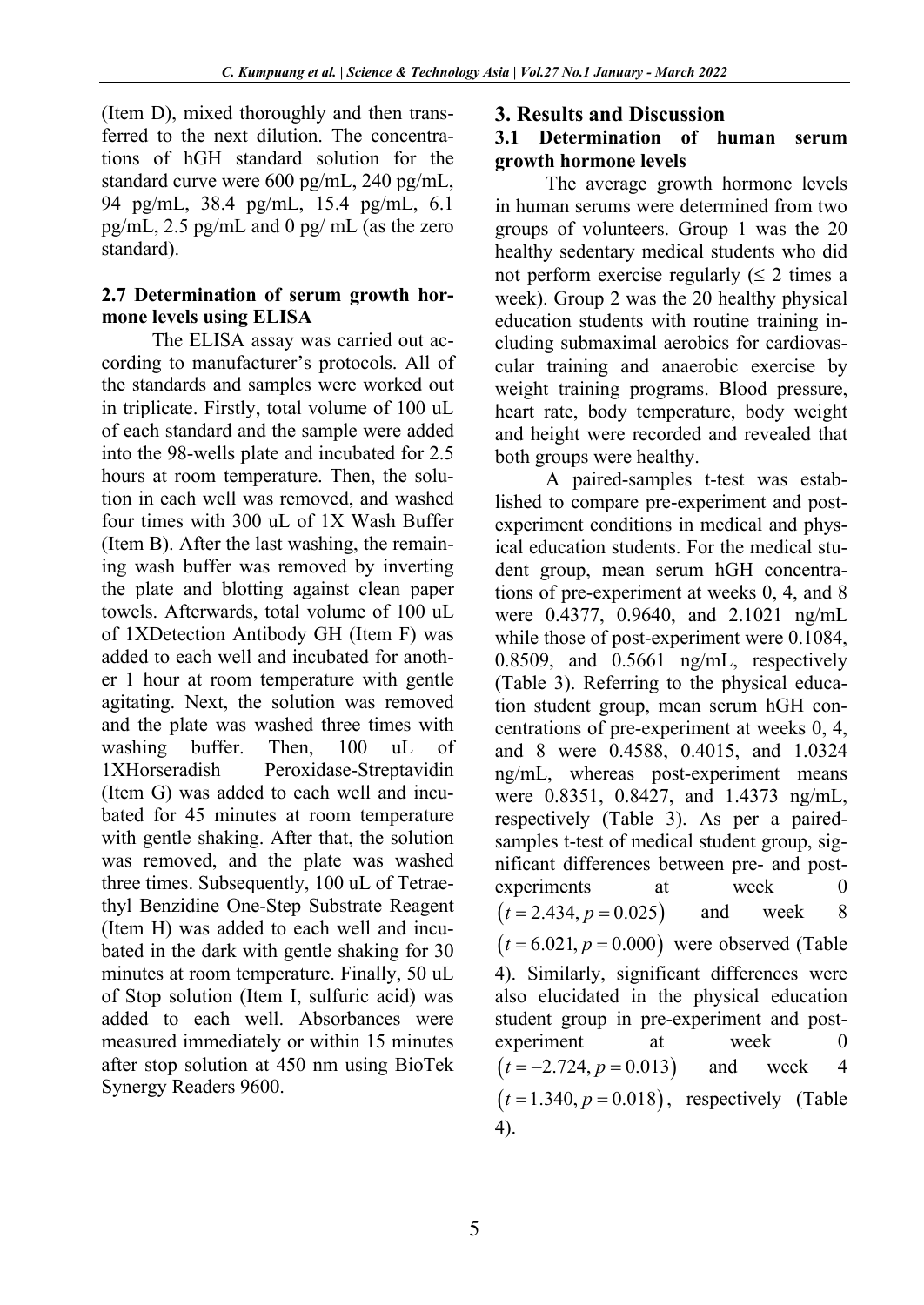**Table 3.** The mean serum hGH concentration (Triplicated reactions) in medical and physical education students at pre- (week 0) and post-experiments (week 4 and 8) according to ELISA data.

|       | Mean hGH concentration $(np/mL)$ ± standard errors of means (SEM) |                   |                                      |                   |  |
|-------|-------------------------------------------------------------------|-------------------|--------------------------------------|-------------------|--|
| Weeks | Medical students $(n=20)$                                         |                   | Physical Education students $(n=20)$ |                   |  |
|       | Pre-experiment                                                    | Post-experiment   | Pre-experiment                       | Post-experiment   |  |
|       | $0.438 \pm 0.127$                                                 | $0.108 \pm 0.014$ | $0.449 \pm 0.067$                    | $0.835 \pm 0.154$ |  |
|       | $0.964 \pm 0.290$                                                 | $0.851 \pm 0.128$ | $0.402 \pm 0.086$                    | $0.843 \pm 0.125$ |  |
|       | $2.102 \pm 0.225$                                                 | $0.566 \pm 0.168$ | $1.032 \pm 0.135$                    | $1.437 \pm 0.261$ |  |
|       |                                                                   |                   |                                      |                   |  |

**Table 4.** Paired-samples t-tests in medical (MED) and physical education (PEd) students.

| Comparison Period       | Mean hGH (SEM)<br>(ng/mL) | Mean hGH (SEM)<br>(ng/mL) |                    |
|-------------------------|---------------------------|---------------------------|--------------------|
| PreExWk0-PostExWk0(MED) | 0.4377(0.13)              | 0.1084(0.01)              | 2.434 <sup>a</sup> |
| PreExWk4-PostExWk4(MED) | 0.9640(0.30)              | 0.8509(0.13)              | 0.326              |
| PreExWk8-PostExWk8(MED) | 2.1021(0.23)              | 0.5661(0.17)              | 6.061 <sup>b</sup> |
| PreExWk0-PostExWk0(PEd) | 0.4588(0.07)              | 0.8351(0.16)              | $-2.724c$          |
| PreExWk4-PostExWk4(PEd) | 0.4015(0.09)              | 0.8427(0.13)              | $-2.597d$          |
| PreExWk8-PostExWk8(PEd) | 1.0324(0.14)              | 1.4373(0.27)              | $-1.340$           |

PreExWk0: Pre experiment at week 0, PreExWk4: Pre experiment at week 4, PreExWk8: Pre experiment at week 8

PostExWk0: Post experiment at week 0, PostExWk4: Post experiment at week 4, PostExWk8: Post experiment at week 8

a,b Statistically difference (p<0.05, 0.001) observed between PreEx and PostEx at Wk0 and Wk8 in MED students respectively.

**c,d** Statistically difference (p<0.01, 0.05) observed between PreEx and PostEx at Wk0 and Wk4 in PEd students respectively.

#### **4. Conclusion**

Concerning the average serum hGH level in the control group, there was a statistically significant difference between preand post-treatment at weeks 0 and 8 where serum hGH concentration in each week was slightly dispersed. The data was correlated to a previous report which stated that growth hormone levels in each individual fluctuate depending on various factors including gender, age, stress, hormones, food, and exercise [13]. According to the experimental group data, there was a statistically significant difference between pre- and post-exercise treatment in weeks 0 and 4, but not in week 8. The significant difference data in the experimental group at week 4 should be the acute effect of combined submaximal aerobic exercise and anaerobic exercise on human serum GH in physical education students. Additionally, the prohibited/ avoided physical activities for experimental participants may be the risk factors which cause fluctuation in serum hGH secretion in experimental subjects at week 8.

It was notable that serum hGH levels of the post-exercise program at all three periods were greater than those of the pre-exercise program. This confirmed that submaximal aerobic exercise actually enhanced growth hormone secretion [14-15]. Considering the hGH level of physical education students at week 8, there were no statistically significant differences between pre- and postexercise programs. It is possible that the intensity of submaximal aerobic exercise program in this study was not quite strenuous enough to prolong an increase in GH [16]. Hence, the improvement and/or adjustment of the exercise intensity program in each week should focus on strenuous effectiveness and be specifically designed to prevent subjects' adaptation/acclimatization to the exercise program [17-18].

#### **Acknowledgements**

This study was financially supported by Srinakharinwirot University (SWU) for 2 years government budget under Serial No. 005/2557 and 124/2558, respectively. We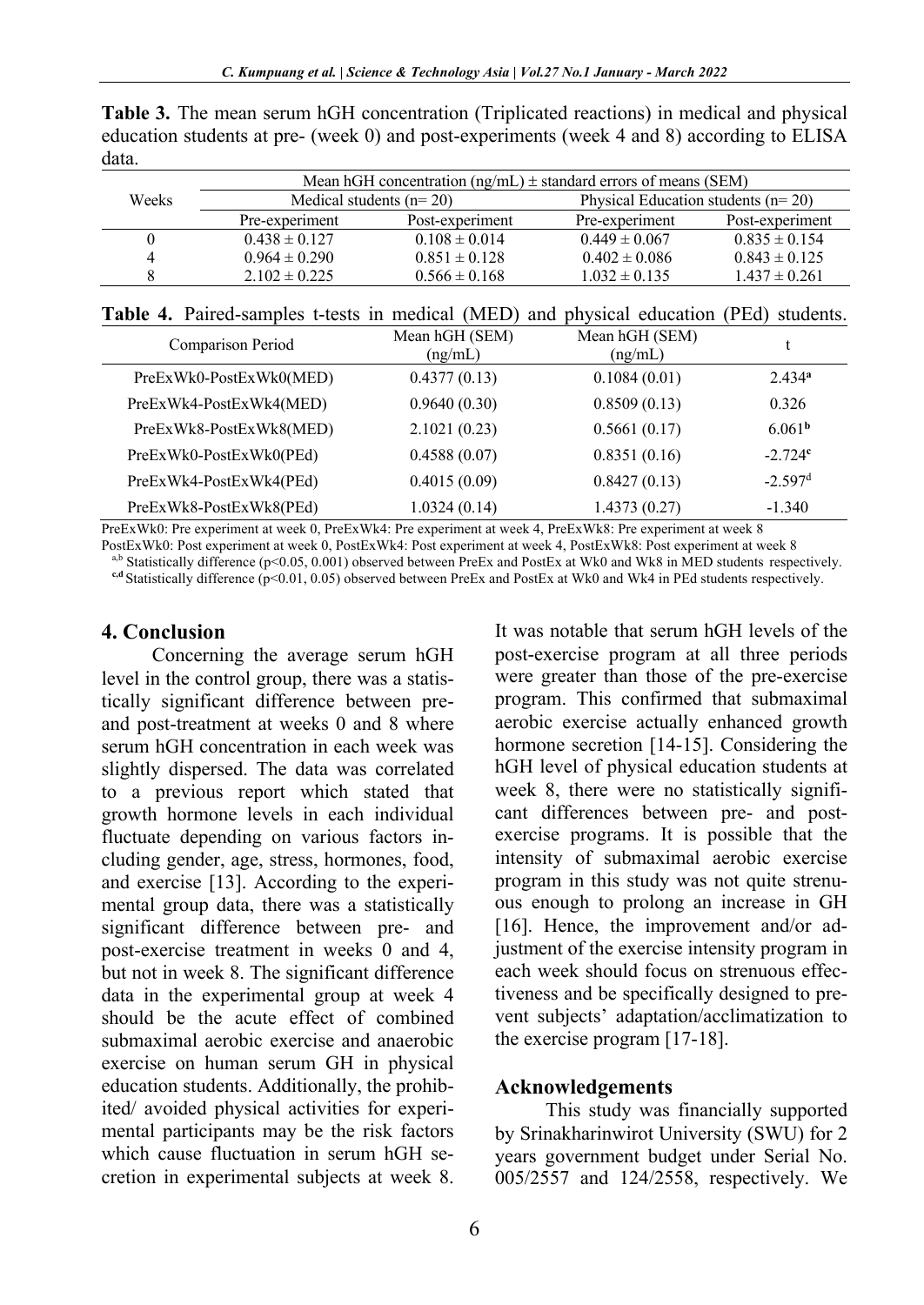sincerely thank the medical and physical education students who fully participated in this research.

#### **References**

- [1] Gorski K, Misztal T, Dobek E, Molik E, Romanowicz K. Regulation of growth hormone secretion in nursing ewes: an involvement of mu-receptor subtype. Reprod Domest Animals 2012;47(5):746- 51.
- [2] Takahashi Y, Kipnis DM, Daughaday WH. Growth hormone secretion during sleep. J Clin Invest 1968;47(9):2079-90.
- [3] Natelson BH, Holaday J, Meyerhoff J, Stokes PE. Temporal changes in growth hormone, cortisol, and glucose: relation to light onset and behavior. Am J Physiol 1975;229(2):409-15.
- [4] Mahachoklertwattana P, Yimsumruay T, Poomthavorn P, Chuansumrit A, Khlairit P. Acute effects of blood transfusion on growth hormone and insulin-like growth factor-1 levels in children with thalassemia. Horm Res in Paediatr 2011;75(4):240-5.
- [5] Madsen M, Fisker S, Feldt-Rasmussen U, Andreassen M, Kristensen LO, Orskov H, et al. Circulating levels of pegvisomant and endogenous growth hormone during prolonged pegvisomant therapy in patients with acromegaly. Clin Endocrinol 2014;80(1):92-100.
- [6] Mullington J, Hermann D, Holsboer F, Pollmacher T. Age-dependent suppression of nocturnal growth hormone levels during sleep deprivation. Neuroendocrinology 1996;64(3):233-41.
- [7] Lin-Su K, Wajnrajch MP. Growth Hormone Releasing Hormone (GHRH) and the GHRH Receptor. Rev Endocr Metab Disord 2002;3(4):313-23.
- [8] Wren AM, Small CJ, Ward HL, Murphy KG, Dakin CL, Taheri S, et al. The novel hypothalamic peptide ghrelin stimulates

food intake and growth hormone secretion. Endocrinology 2000;141(11):4325- 8.

- [9] Meinhardt UJ, Ho KK. Modulation of growth hormone action by sex steroids. Clin Endocrinol 2006;65(4):413-22.
- [10] Weltman A, Weltman JY, Watson Winfield DD, et al. Effects of continuous versus intermittent exercise, obesity, and gender on growth hormone secretion. J Clin Endocrinol Metab. 2008;93:4711-20.
- [11] Kanaley JA, Dall R, Moller N, et al. Acute exposure to GH during exercise stimulates the turnover of free fatty acids in GH-deficient men. J Appl Physiol. 2004;96:747-53.
- [12] Thavasu PW, Longhurst S, Joel SP, Slevin ML, Balkwill FR. Measuring cytokine levels in blood. Importance of anticoagulants, processing, and storage conditions. J Immunol Methods 1992;153(1-2):115-24.
- [13] Grossman A, Savage MO, Wass JA, Lytras N, Sueiras-Diaz J, Coy DH, et al. Growth-hormone-releasing factor in growth hormone deficiency: demonstration of a hypothalamic defect in growth hormone release. Lancet 1983;2(8342):137-8.
- [14] Kraemer WJ, Dunn-Lewis C, Comstock BA, Thomas GA, Clark JE, Nindl BC. Growth hormone, exercise, and athletic performance: a continued evolution of complexity. Curr Sports Med Rep 2010;9(4):242-52.
- [15] Godfrey RJ, Madgwick Z, Whyte GP. The exercise-induced growth hormone response in athletes. Sports Med 2003;33(8):599-613.
- [16] Weltman A, Weltman JY, Schurrer R, Evans WS, Veldhuis JD, Rogol AD. Endurance training amplifies the pulsatile release of growth hormone: effects of training intensity. J Appl Physiol 1992;72(6):2188-96.